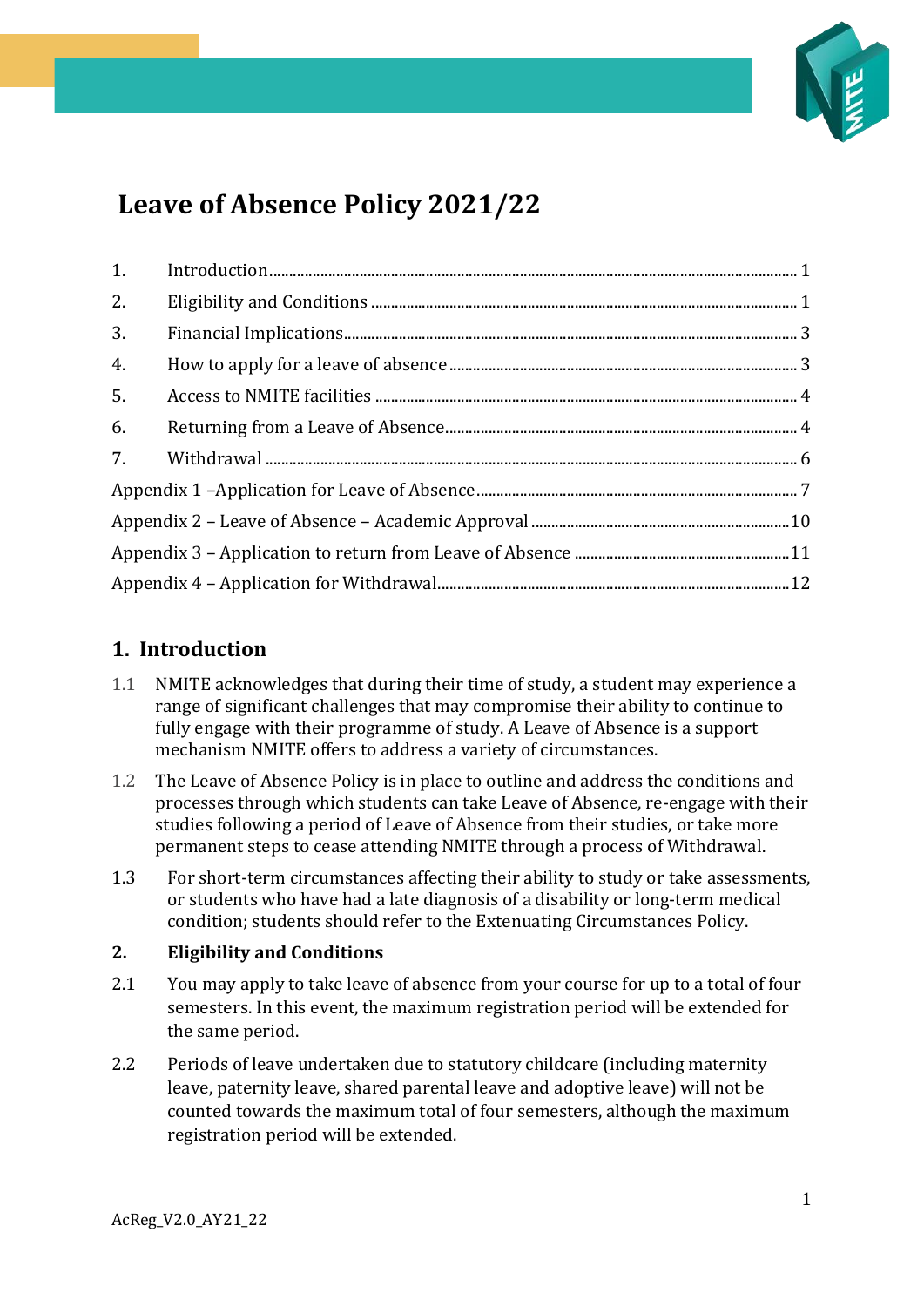

- 2.3 Some common reasons a student may have for requesting a Leave of Absence include (but are not limited to):
	- Personal issues these could include caring for a family member, taking a 'gap-year', or just wanting to review options.
	- Bereavement
	- Financial hardship this may include unexpected loss of income, family financial hardship, lack of funding, debt, or any other financial issue.
	- Illness this includes any illness affecting a student's ability to study, which could be mental or physical health.
	- Academic reasons include wanting to investigate transferring to another education establishment.
- 2.3 Taking Leave of Absence may have [financial implications](#page-2-0) and it is your responsibility to be aware of these before applying for a Leave of Absence. Upon approval of the Leave of Absence and where a student has applied for funding from the Student Loans Company (SLC), the SLC will be notified.
- 2.4 Multiple or further Leave of Absence requests can be made, but the total amount of Leave of Absence accumulated on your record may not exceed the equivalent of four semesters.
- 2.5 Students may be required to fulfil specified conditions before resumption of their studies.
- 2.6 Requests for Leave of Absence need to be formally submitted and approved.
- 2.7 Retrospective Leave of Absence is not normally permitted.
- 2.8 Short term requests (i.e. requests for less than one semester) will not normally be approved. Students requiring less than one semester should apply for Extenuating Circumstances.
- 2.9 A student whose Leave of Absence has been approved for the whole or part of the year will not be enrolled with NMITE for the purposes of study.
- 2.10 If you take a Leave of Absence because of extenuating circumstances, upon your return to study, you will deemed fit to study and the circumstances which affected your ability to study previously will not be considered in relation to your performance. NMITE will, however, exceptionally consider sudden or unexpected worsening of a disability and / or medical condition for a student where medical evidence is provided to confirm the circumstances being presented.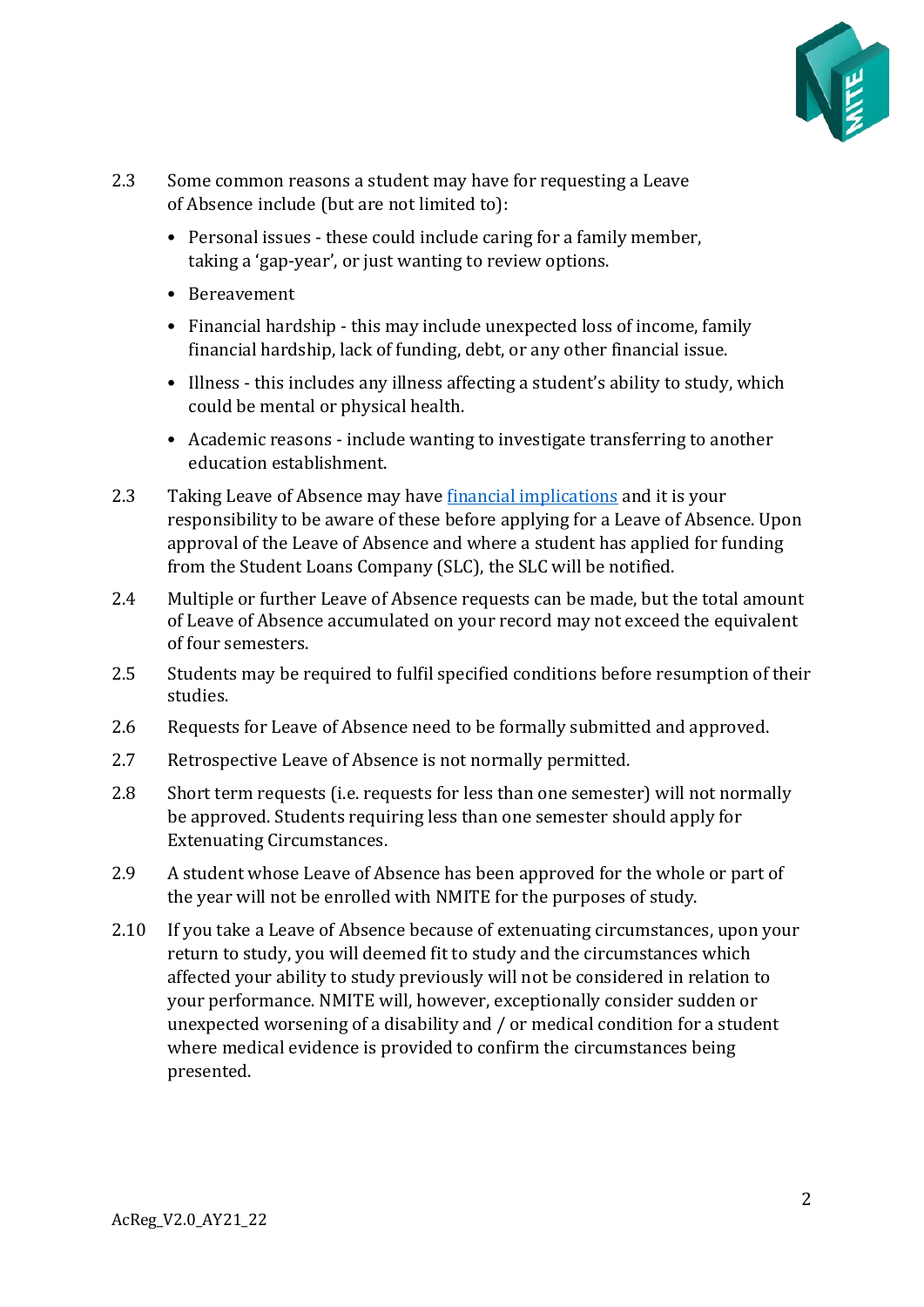

## <span id="page-2-0"></span>**3. Financial Implications**

- 3.1 You need to carefully consider the financial implications of requesting a Leave of Absence, as well as implications with regard to the right to remain in NMITE accommodation. The Student Support Team can advise on these issues which may include:
	- i. Tuition fees will be charged on a termly/semester basis. If you are receiving payments from a student loan, you will need to notify Student Finance England or the relevant other funding body to ensure you are not overpaid.
	- ii. If you are in receipt of a grant/bursary from a sponsor, you may need to repay part of this; if you repeat any part of your studies on your return, you may not receive support towards your tuition fees for that part of the programme.
- iii. Students will not receive their maintenance loan whilst on a Leave of Absence. If you take a Leave of Absence and have already received some of your maintenance loan, you may be required to pay some of it back.
- iv. If you return from Leave of Absence part way through an academic year, you will need to make a new Student Finance application for that academic year in advance of your return to studies. You are advised to request the maximum amount of tuition fee loan and if your tuition fee is reduced NMITE will inform Student Finance.
- v. If you are responsible for paying your own tuition fees and your approved Leave of Absence will have an impact on payments made/due, your position will be reviewed automatically by the NMITE Finance Department
- vi. Change of status may impact on tuition fees paid and due, and you may even be entitled to a refund.
- vii. Taking a Leave of Absence may have other financial implications for support from welfare agencies, who are likely to re-assess eligibility for assistance.

### <span id="page-2-1"></span>**4 How to apply for a Leave of Absence**

- 4.1 If you are considering a Leave of Absence, you should in the first instance speak to a member of the Student Services Team or your Personal Tutor so that you can receive support, advice, and ensure you have considered alternative options to Leave of Absence where possible.
- 4.2 At the point where you decide to request a Leave of Absence, you must contact the Academic Registrar who will advise on the implications involved in taking a Leave of Absence and the necessary steps you need to take in order to apply for Leave of Absence. You will need to complete the Application for Leave of Absence form.
	- 4.3 The following information will also be required at this stage: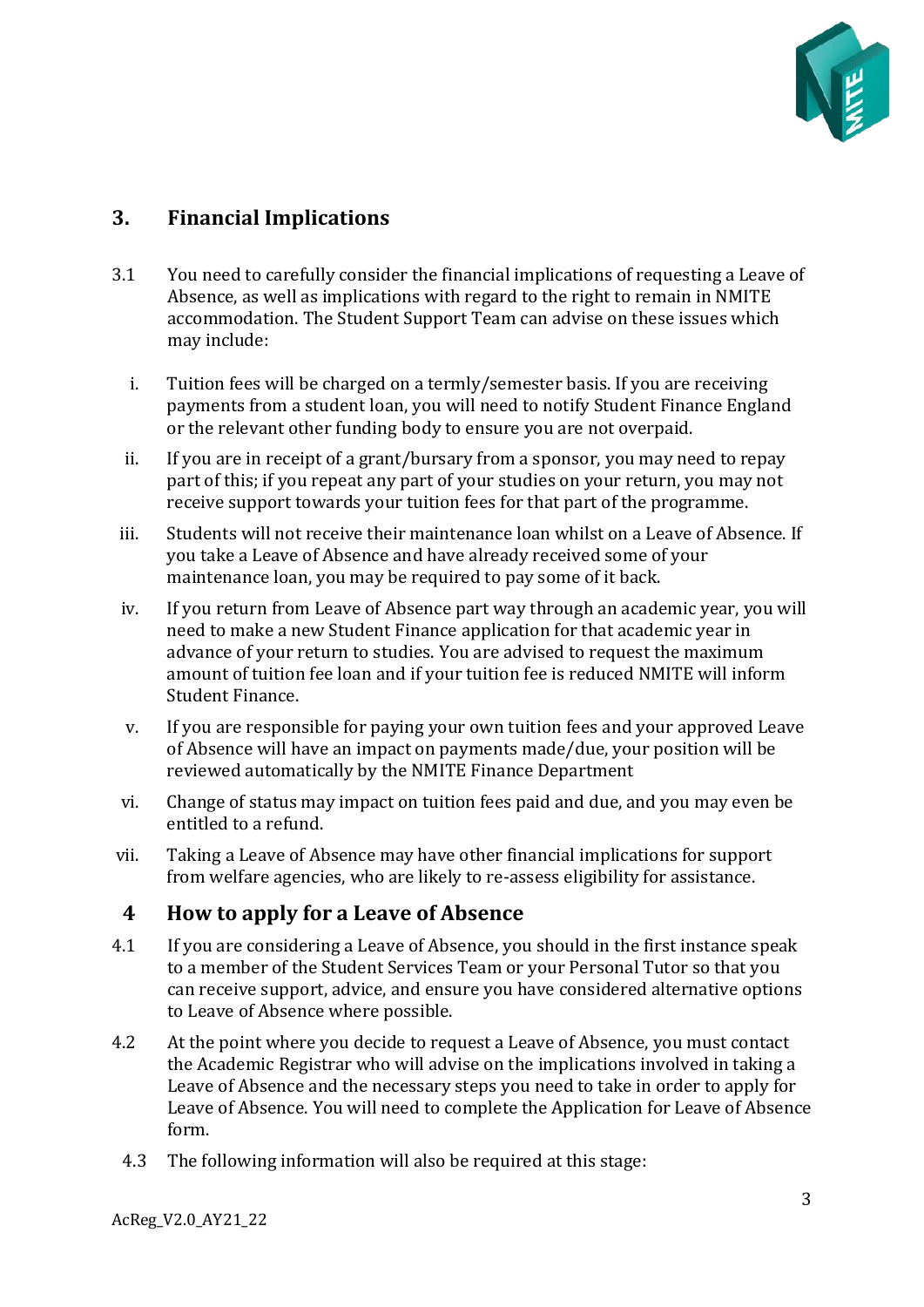

- i. The duration of the period of Leave of Absence you wish to take from your studies.
- ii. The grounds for the Leave of Absence (e.g., medical, or personal, giving brief details of the circumstances).
- iii. Documentary support for the request if appropriate. This should always be provided if the request is on medical, maternity, or paternity grounds. It is your responsibility to obtain such evidence (e.g. in the form of a certificate from your doctor).
- 4.3 The Academic Registrar will liaise with the relevant academic staff and Chief Academic Officer on your behalf to seek academic approval for the Leave of Absence. The responsible member of the academic staff must complete the Leave of Absence – Academic Approval form and return to the Academic Registrar within 5 working days of submission date
- 4.4 Once the Leave of Absence is approved and the central student record updated, you will receive confirmation of the leave of absence to your NMITE email account. Leave of Absence is granted on the basis of your last date of attendance at NMITE, and not the date the application is made or approved.

### <span id="page-3-0"></span>**5 Access to NMITE facilities**

- 5.1 For the period you are on Leave of Absence, your student status is set to 'interrupted' as you are not in attendance at NMITE. Consequently, the access you have for the duration of your Leave of Absence to NMITE is limited, and you will not receive any form of tuition or academic supervision.
- 5.2 A place in NMITE managed accommodation is not normally provided to students who have taken a Leave of Absence and following the approval of a Leave of Absence you will receive further information from the Student Support Team about making arrangements to vacate your accommodation.
- 5.4 You are expected to correspond with both Student Support Services and Registry under the terms and conditions agreed as part of your Leave of Absence and expected re-engagement. You will therefore continue to have access to your computer accounts for the purposes of this communication.
- 5.5 Where it is necessary, students on Leave of Absence may arrange to receive ongoing support from Student Support Team. Such an arrangement is especially recommended for students who remain in the local area throughout their Leave of Absence. This is however at the discretion of Student Support Team, and the terms of this arrangement must be agreed at the time Leave of Absence is arranged.

### <span id="page-3-1"></span>**6 Returning from a leave of Absence**

6.1 Students on a Leave of Absence will be contacted by Registry prior to their expected return date, and asked to select one of the following options: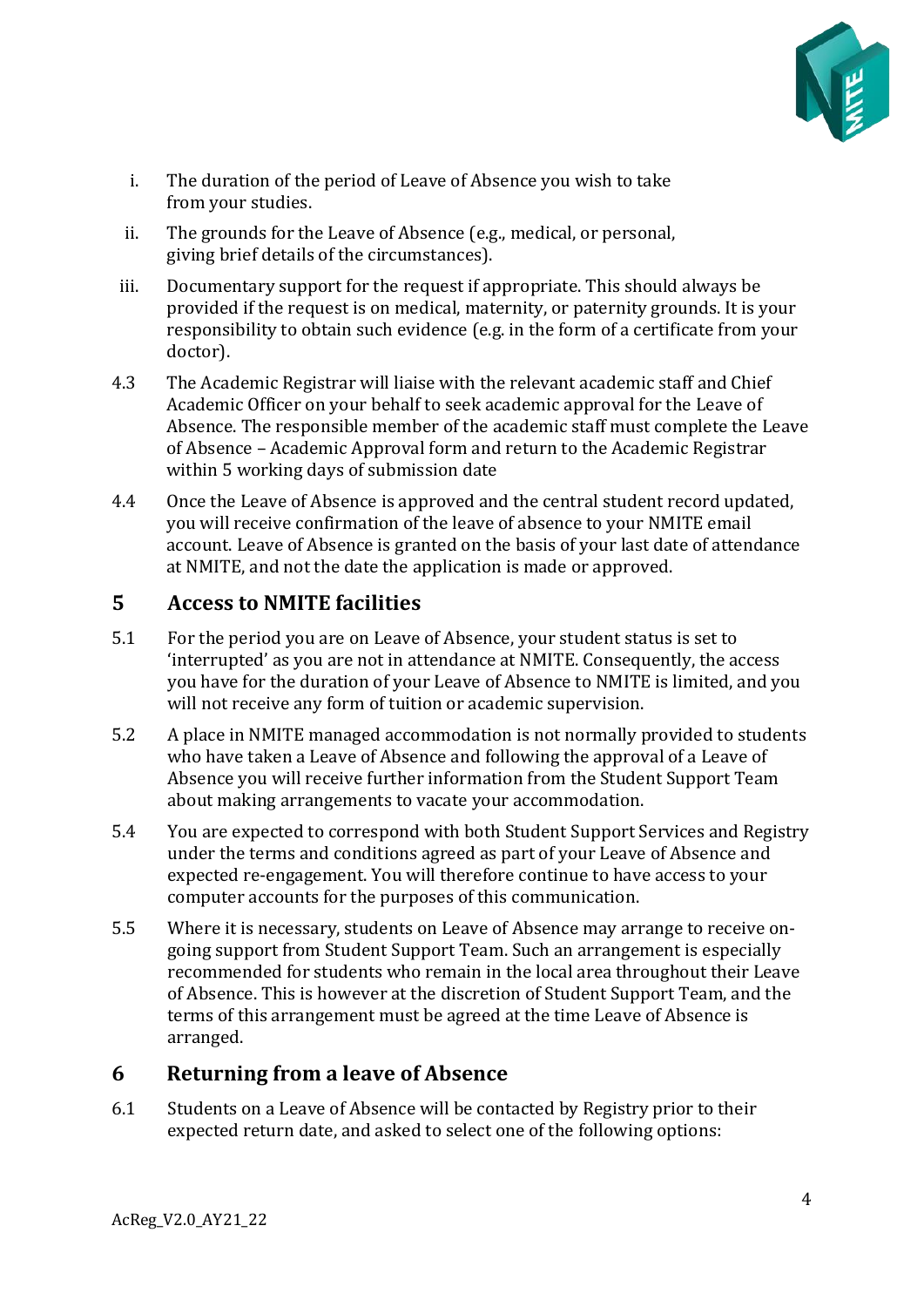

- i. Return to Study: The student declares that they are able, and if appropriate, fit, to return to study on the expected return date. If you wish to return to study and therefore re-engage with NMITE on this basis should complete the application to return from Leave of Absence and return to the Registry.
- ii. Request a further Leave of Absence the student requests a further period of Leave of Absence, providing reasons and relevant documentation where required.
- iii. Request for permanent Withdrawal from NMITE the student requests withdrawal (see Section 7 of this policy).
- 6.2 In order for you to return from a Leave of Absence you must demonstrate that the circumstances under which you were granted Leave of Absence have been resolved and that, and where applicable, any conditions of re-engagement have been met.
- 6.3 If you have been on a Leave of Absence due to medical reasons, you will need to submit this form with a copy of a medical note confirming you are fit to resume study. NMITE reserves the right to request a second opinion on such medical notes so it can satisfy itself fully that you are indeed well enough to resume your studies. In all such cases the Student Support Team will be notified in order that (if required) any appropriate adjustments can be made to support your return.
- 6.4 If you are unable to do this, then you will not be permitted to re-engage with your studies and will be required to request further Leave of Absence if this is still permissible.
- 6.5 Students who intend to reside in NMITE managed accommodation must have completed the re-engagement process prior to taking residence at NMITE.
- 6.6 When you are due to return from your Leave of Absence, you will not be able to take up residence in NMITE managed accommodation until you have completed the process of re-engagement with your programme of study.
- 6.7 If you fail to communicate with NMITE within 20 working days following the request from Registry to state your intention to return from your Leave of Absence, then your studies will be terminated.
- 6.8 You will be informed of the approval to return from Leave of Absence by the Registry. The return date will be confirmed and in line with the recommendation made by the Chief Academic Officer to coincide with the start of the appropriate module of study.
- 6.9 If your return from Leave of Absence is agreed and all required conditions have been achieved and you subsequently fail to return, the Registry will attempt to make contact via e-mail. If you do not communicate with the Registry within 5 working days, then NMITE will consider you to have failed to re-engage. Consequently, Registry will close your student record and your studies at NMITE will normally be terminated with no right to appeal.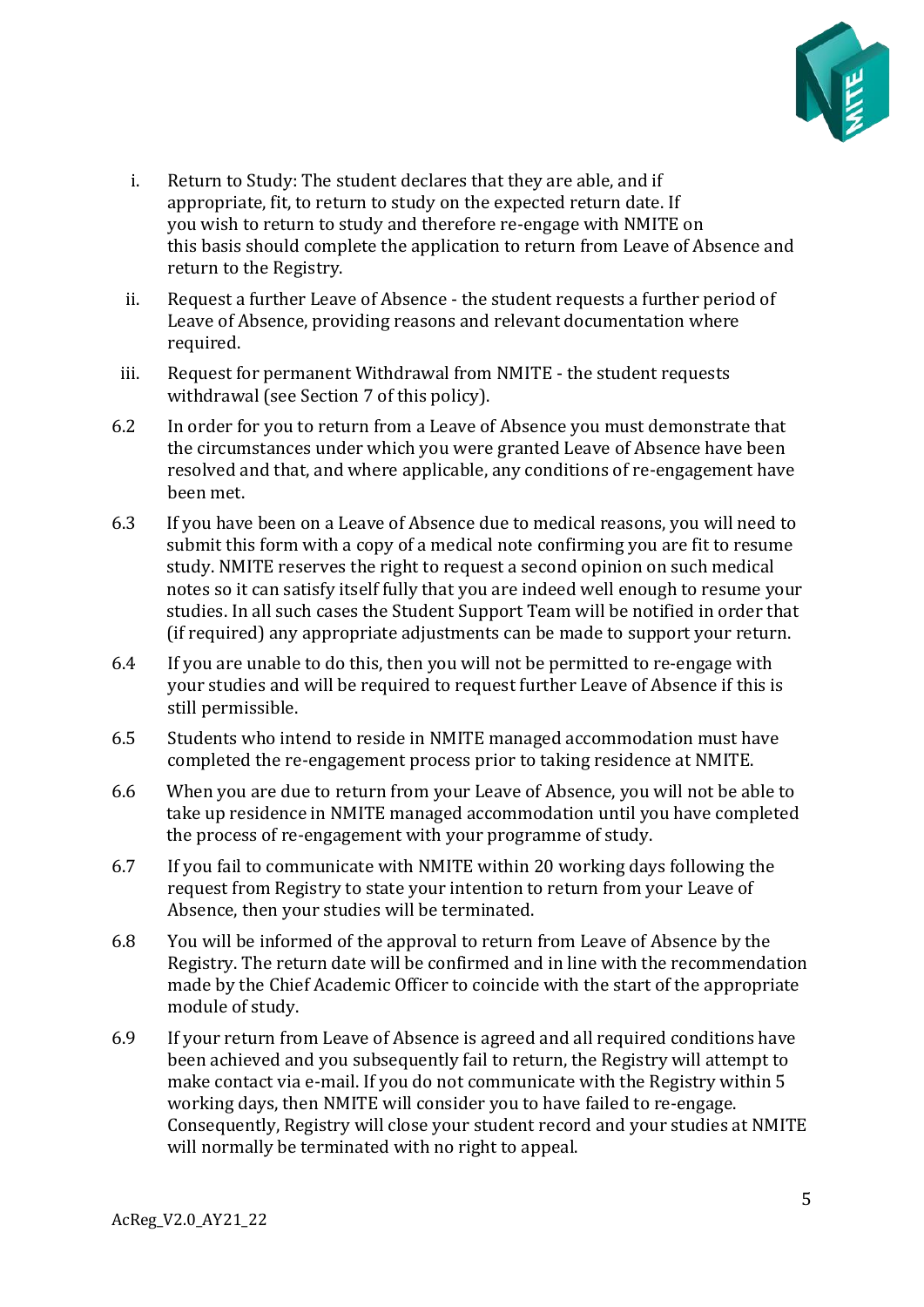

### <span id="page-5-0"></span>**7 Withdrawal**

- 7.1 If it is the case that you are considering withdrawal, you are encouraged to engage with the sources of support and advice available within NMITE before finalising your decision in order to ensure that all other avenues and potential solutions are fully explored.
- 7.2 Withdrawal is a voluntary choice made by the student to discontinue their studies and permanently leave NMITE, this decision may be based on circumstances such as changes in circumstance linked to health or personal life, or to facilitate a transfer to another Higher Education Institution/University.
- 7.2 There are no barriers to withdrawal should you wish to do so, however this is a very important decision to make and you should be aware that once you withdraw from your studies, this is final and if you wished to return to study at NMITE at any point thereafter you would have to formally seek readmission.
- 7.3 NMITE encourage students to consider withdrawal carefully before finalising the process. You may also be affected by external legislation and policy as a result of the withdrawal (such as by the requirements of funding bodies). It is your responsibility to ensure that you make an informed choice and that you are fully aware of any implications to withdrawal.
- 7.4 If you have made the decision to withdraw, you will then be required to contact the Registry who will provide the withdrawal Form for you to complete. Application to withdraw should be received prior to the anticipated withdrawal date.
- 7.5 You will be asked to state the effective date and reasons for withdrawal, once all the academic and financial implications have been addressed your request will require approval by the Chief Academic Officer. Once approved the Academic Registrar will then send a notice confirming the date of the withdrawal to you via e-mail and a letter posted to your home address.
- 7.6 Once a student has permanently withdrawn, they will not have access to any part of the NMITE services, including academic study, student support services, NMITE managed accommodation, IT services and MyNMITE; their NMITE e-mail will be suspended 30 days following the withdrawal date.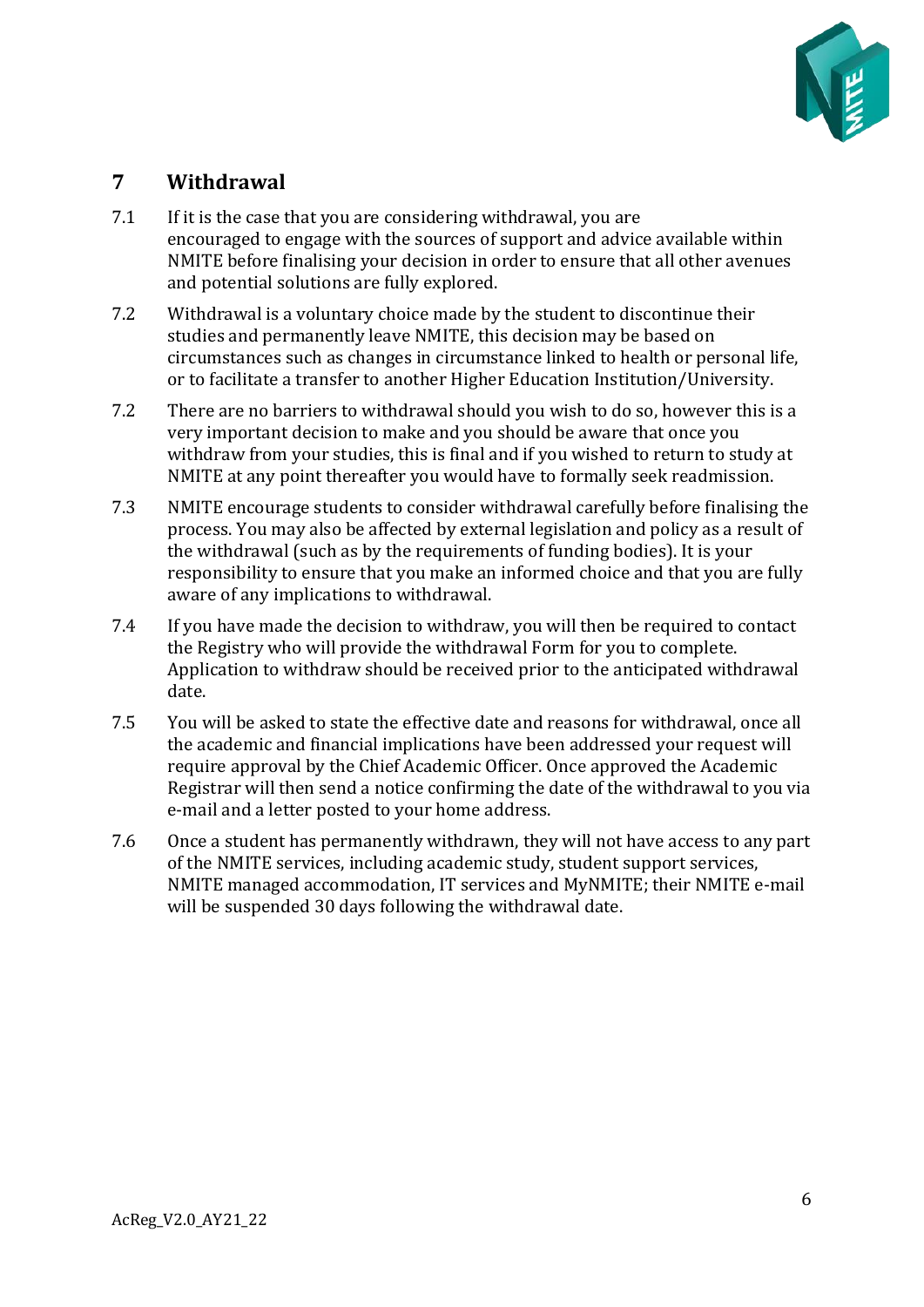

### <span id="page-6-0"></span>**Appendix 1 – Application for Leave of Absence**

*Part A should be completed by the Student* 

#### **PART A:**

Name: Student ID Number: Programme of Study: Level of Study: (e.g. FHEQ Level 5) Email address (for confirmation of status change): Has a previous Leave of Absence been granted? Yes/No If yes, please give dates and reasons:

Are you applying to extend an existing Leave of Absence? Yes/No

If yes, please give new dates and reasons:

Dates of the new Leave of Absence being requested:

From: To:

You must apply for a Leave of Absence at the time the situation arises that adversely impacts on your ability to study.

Reasons for requesting a Leave of Absence:

Medical Maternity Paternity Competitive Sports Placement

Other (state reason) e.g. bereavement

Please provide a brief statement to support your request. You must give valid reasons and provide supporting evidence (required for reason stated as medical)

Applications without appropriate supporting evidence will not be considered and will be returned.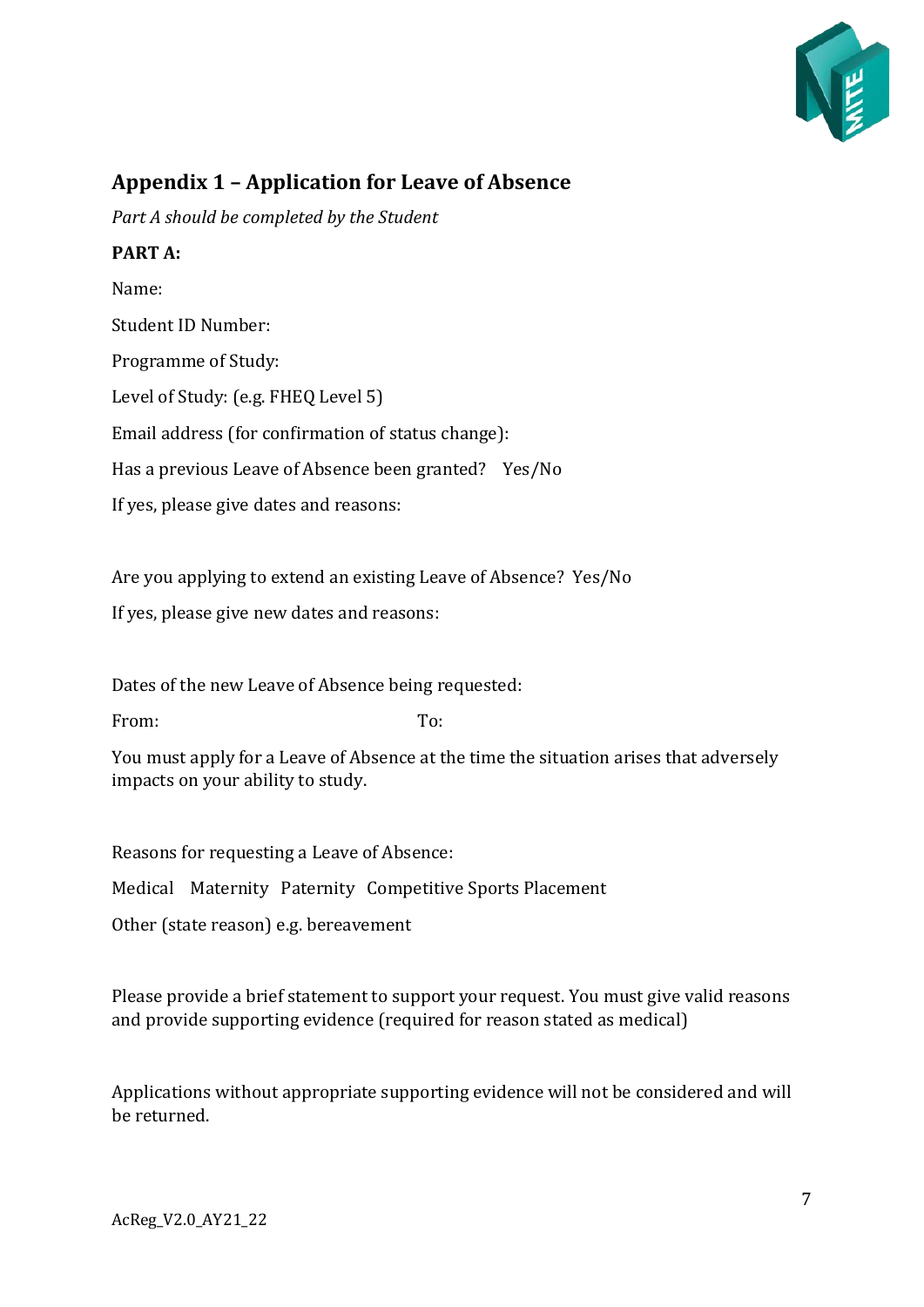

#### **Funding Information:**

Student ID Number:

Do you receive a: (please tick as appropriate)

Maintenance Loan

Tuition Fee Loan

NMITE Bursary

#### **Accommodation:**

Are you currently living in NMITE managed accommodation?

YES/NO (delete as appropriate)

#### **Tuition Fees:**

Taking a leave of absence may affect your tuition fee liability. If you would like information regarding the financial implications for your leave of absence, please contact the Student Support Team.

#### **Sponsorships:**

Do you have a sponsor?

Yes No

Sponsors may require information regarding the need to repeat any part of the course. Do we have permission to release medical information to your sponsor in response to any questions relating to your period of absence?

Yes No

Please provide the name of an academic member of staff who is able to give the information sponsors may require: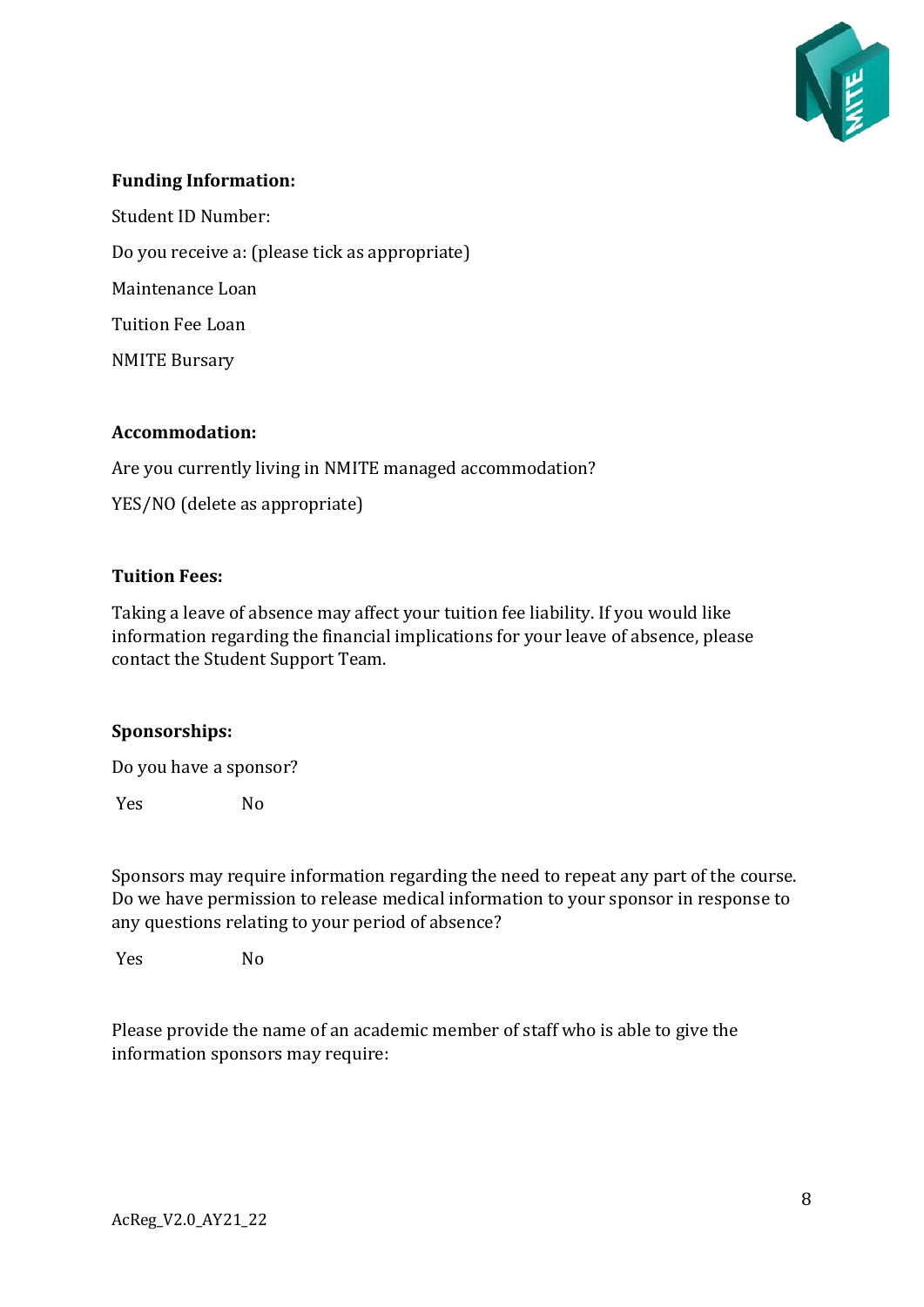

#### STUDENT DECLARATION:

I understand the implications of taking a leave of absence and that it is my responsibility to notify NMITE of my wish to return prior to the proposed date of return quoted on this form. I have attached all required documentation with my application.

Signature: Date: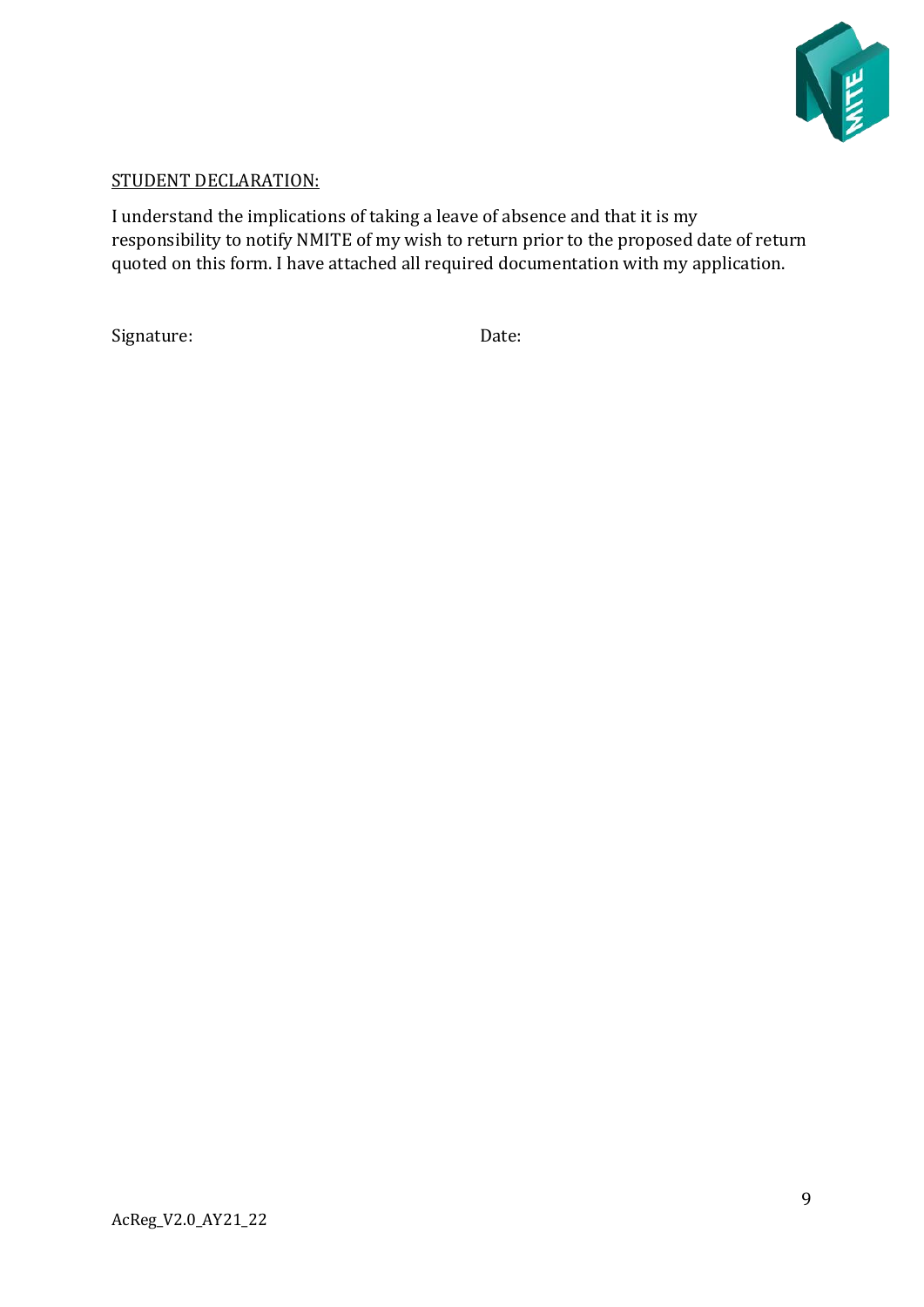

# <span id="page-9-0"></span>**Appendix 2 – Leave of Absence – Academic Approval**

*Part B should be completed by the relevant academic staff member:* 

#### **PART B:**

This application must have full academic support.

On behalf of the Academic team I hereby approve the Leave of Absence of this student:

Student Name: Student ID number:

The following evidence has been provided and deemed acceptable: (please provide details: e.g.: Medical Certificate)

This will be retained on the student's record.

If the request is retrospective, please comment on the reasons for the late submission.

Comments:

Please specify any conditions (non-medical) for the student's return:

Signed: Full name of Authorised Signatory: Job Title:

Date:

Please forward this form to Academic Registrar within 5 working days of submission.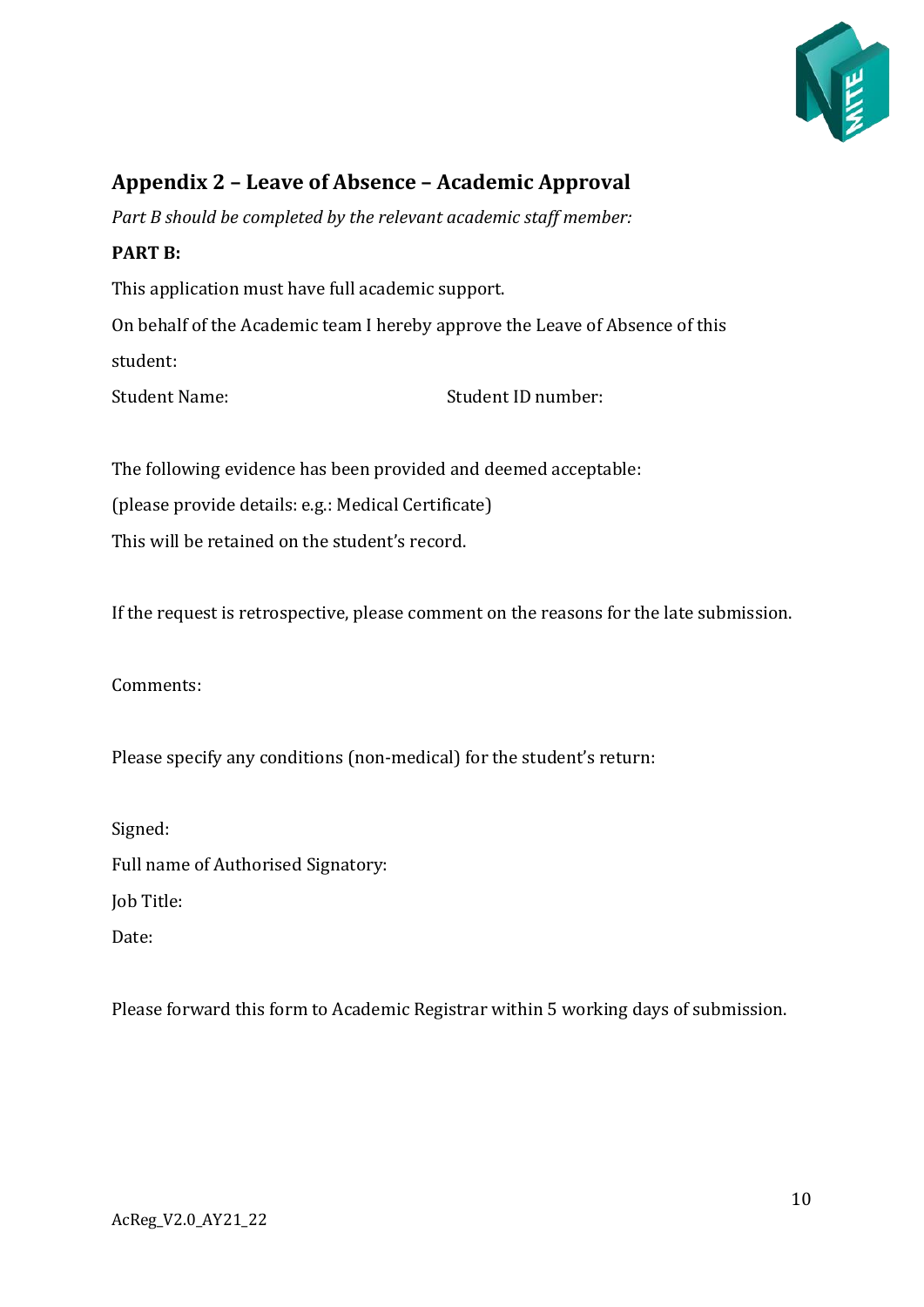

# <span id="page-10-0"></span>**Appendix 3 – Application to return from leave of absence**

All students wishing to return from a Leave of Absence are required to complete this form.

When your return from Leave of Absence has been agreed, your student record will be updated, and you will receive an email from the Academic Registrar confirming your eligibility to re-register online.

| Name:                                                       |  |  |
|-------------------------------------------------------------|--|--|
| ID number:                                                  |  |  |
| Programme of Study:                                         |  |  |
| Year returning to:                                          |  |  |
| Email address:                                              |  |  |
| Agreed date of return: //                                   |  |  |
| Reason for Absence: Medical / Other (delete as appropriate) |  |  |
| Has the reason for your absence been resolved: No/Yes       |  |  |

#### **Funding Information:**

Will you be applying to the Student Loans Company for funding?

Student ID Number:

Signature:

Date:

Declaration: I understand the implications of returning from a leave of absence and have attached documentation where relevant to my situation.

Signature:

Date:

Academic Registrar to confirm receipt of appropriate evidence as required:

Signature:

Date:

AcReg\_V2.0\_AY21\_22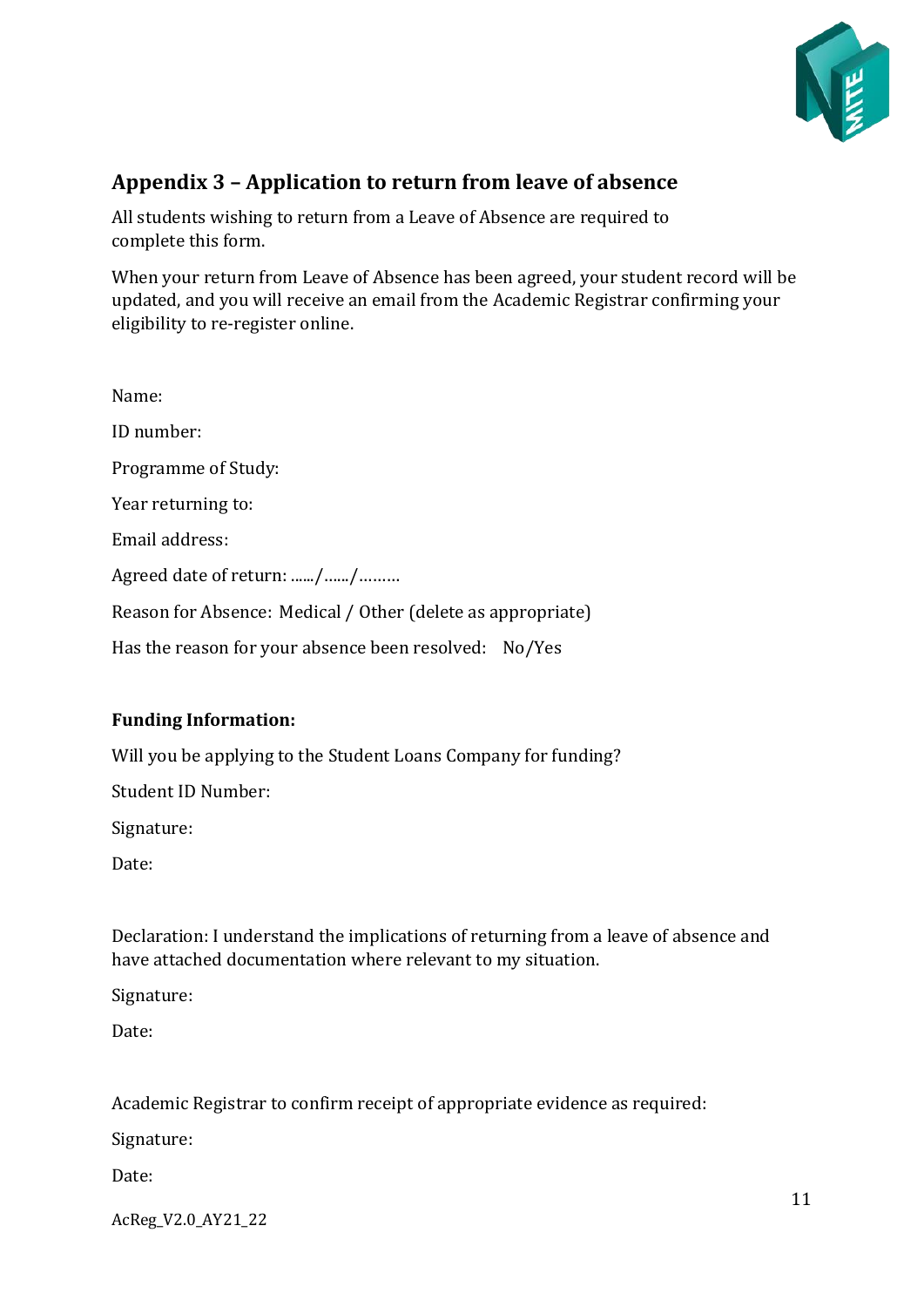

# <span id="page-11-0"></span>**Appendix 4 – Application for Withdrawal from Studies**

#### **Section 1**

This section is to be completed by a student requesting to permanently withdraw from NMITE. It should be forwarded to the Academic Registrar. All information on this form is treated as STRICTLY CONFIDENTIAL.

| Name:                                                                                       |  |  |  |
|---------------------------------------------------------------------------------------------|--|--|--|
| ID number:                                                                                  |  |  |  |
| Programme of Study:                                                                         |  |  |  |
| Year of Study:                                                                              |  |  |  |
| Email address:                                                                              |  |  |  |
| Reason for Withdrawal Request:                                                              |  |  |  |
| Medical / Financial/ Employment/ Other personal or family reason (delete as<br>appropriate) |  |  |  |
| No/Yes                                                                                      |  |  |  |
| No/Yes                                                                                      |  |  |  |
| Last proposed day of attendance:                                                            |  |  |  |
| <b>Student ID Number:</b>                                                                   |  |  |  |
|                                                                                             |  |  |  |

Signature:

Date:

#### **Section 2**

This section should be completed when a withdrawal to a programme of study has been discussed with a student by the Academic Registrar, Personal Tutor and/or member of Student Support Services as appropriate.

Student Name:

ID number: